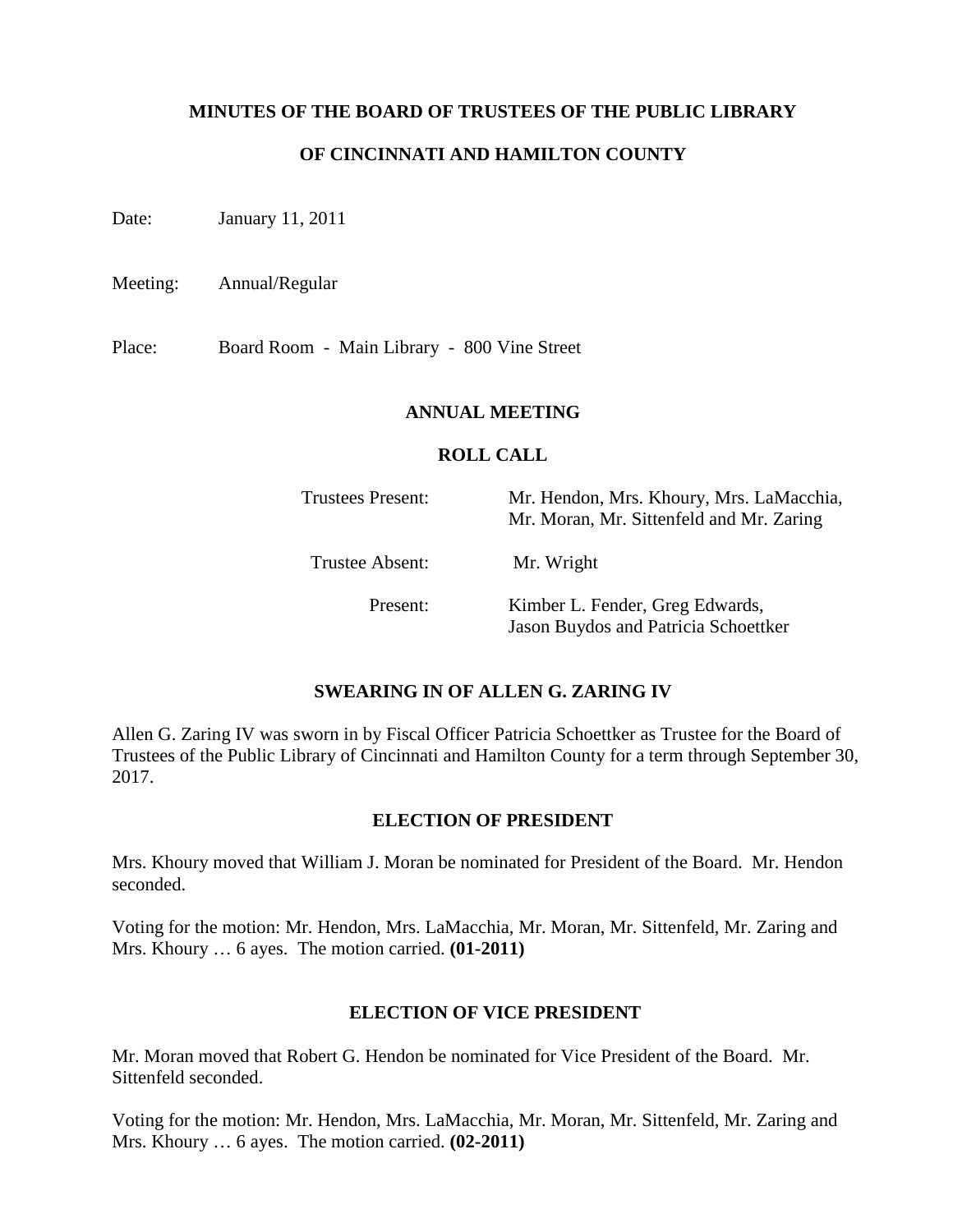# **ELECTION OF SECRETARY**

Mr. Moran moved that Robert A. Wright be nominated for Secretary of the Board. Mr. Hendon seconded.

Voting for the motion: Mr. Hendon, Mrs. LaMacchia, Mr. Moran, Mr. Sittenfeld, Mr. Zaring and Mrs. Khoury … 6 ayes. The motion carried. **(03-2011)**

# **LIBRARY SERVICES AND ADMINISTRATION COMMITTEE REPORT**

Mrs. LaMacchia reported that the Library Services and Administration Committee met on January 6. Trustee William J. Moran was present and Committee Chair Elizabeth H. LaMacchia and Trustee Robert Hendon participated via phone. Executive Director Kim Fender and Fiscal Officer Pat Schoettker were also present. She presented Committee recommendations that the Board:

1. appoint and set 2011 salaries for the positions of Fiscal Officer and Executive Director as follows:

Fiscal Officer – Patricia Schoettker at an annual salary of \$135,334.

Executive Director – Kimber Fender at an annual salary of \$166,592.

These salaries are the same as in 2010, in keeping with the salary freeze approved by the Board for all staff at the November 2010 Meeting.

2. appoint Molly DeFosse, Fiscal Services Manager, as Deputy Fiscal Officer.

Mrs. LaMacchia moved that the Board approve the recommendations of the Library Services and Administration Committee. Mr. Sittenfeld seconded.

Voting for the motion: Mr. Hendon, Mrs. LaMacchia, Mr. Moran, Mr. Sittenfeld, Mr. Zaring and Mrs. Khoury … 6 ayes. The motion carried. **(04-2011)**

The Annual Meeting was then adjourned.

# **REGULAR MEETING**

## **ROLL CALL**

| <b>Trustees Present:</b> | Mr. Hendon, Mrs. Khoury, Mrs. LaMacchia,<br>Mr. Moran, Mr. Sittenfeld, Mr. Wright (arrived<br>after roll call) and Mr. Zaring |
|--------------------------|-------------------------------------------------------------------------------------------------------------------------------|
| Present:                 | Kimber L. Fender, Greg Edwards,<br>Jason Buydos and Patricia Schoettker                                                       |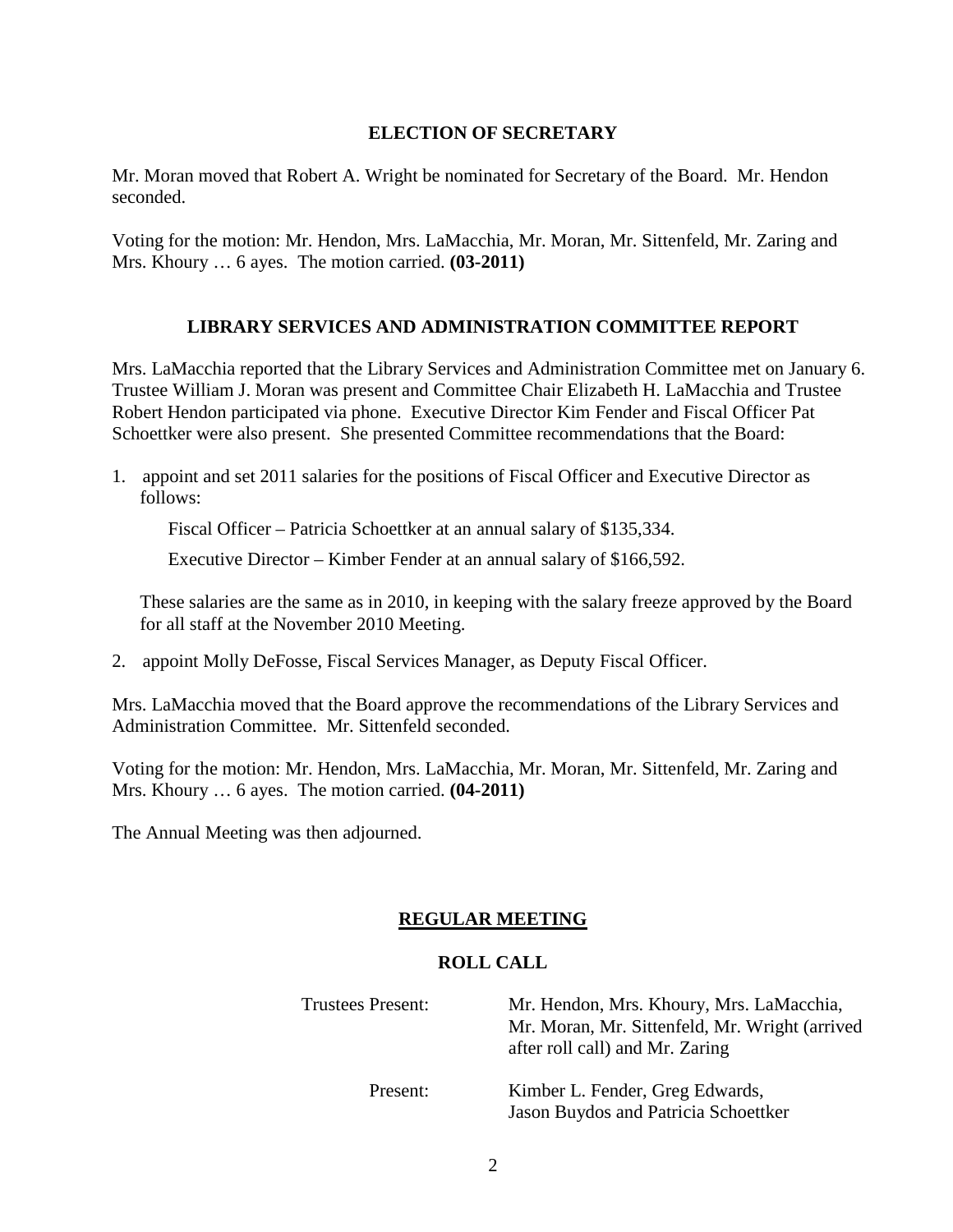#### **PUBLIC COMMENTS**

Mr. Tim Gary thanked the Board for their collaboration on the Pleasant Ridge ADA project. He noted that the Community is important to the Library and the Library is needed in the community.

Mr. Wright arrived during Mr. Gary's comments.

#### **MINUTES OF THE REGULAR MEETING HELD DECEMBER 14, 2010**

Mr. Hendon moved that the Minutes of the Regular Meeting held December 14, 2010 be approved as submitted. Mrs. LaMacchia seconded.

Voting for the motion: Mr. Hendon, Mrs. Khoury, Mrs. LaMacchia, Mr. Sittenfeld, Mr. Wright, Mr. Zaring and Mr. Moran … 7 ayes. The motion carried. **(05-2011)** 

#### **COMMITTEE ASSIGNMENTS FOR 2011**

Mr. Moran presented the members and Chair of each Committee for 2011.

#### **Community and Public Relations**

 Paul G. Sittenfeld, Chairman Elizabeth H. LaMacchia Allen G. Zaring

#### **Development**

Elizabeth H. LaMacchia, Chairman Tara L. Khoury Ross A. Wright

#### **Facilities**

Robert G. Hendon, Chairman Tara L. Khoury Ross A. Wright

#### **Finance and Audit**

 Allen G. Zaring, Chairman Robert G. Hendon Paul G. Sittenfeld

#### **Legislative Affairs and Law**

 Ross A. Wright, Chairman Paul G. Sittenfeld Allen G. Zaring

#### **Library Services and Administration**

Tara L. Khoury, Chairman Robert G. Hendon Elizabeth H. LaMacchia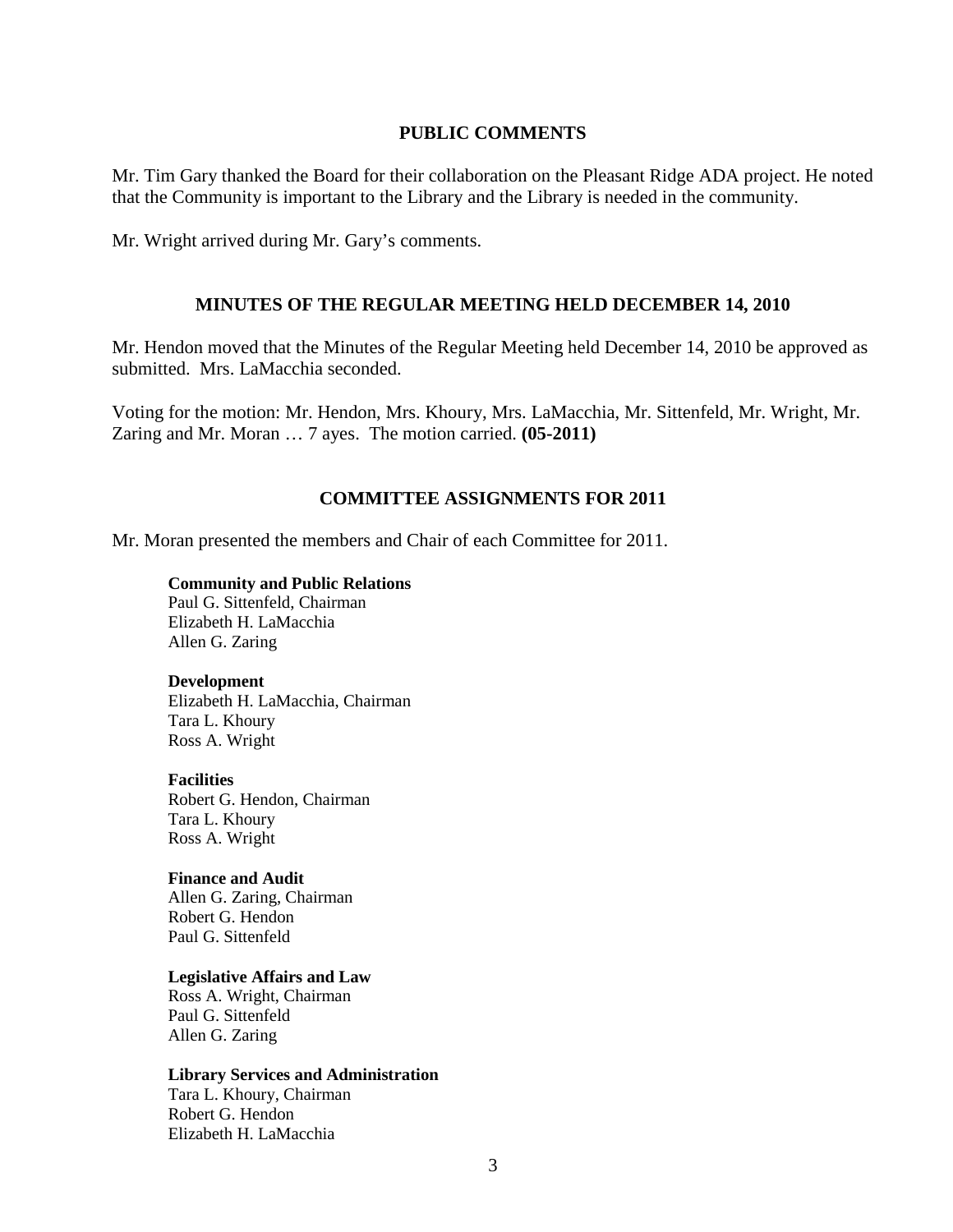Mr. Moran moved that the Committee assignments be approved as submitted. Mr. Hendon seconded.

Voting for the motion: Mr. Hendon, Mrs. Khoury, Mrs. LaMacchia, Mr. Sittenfeld, Mr. Wright, Mr. Zaring and Mr. Moran … 7 ayes. The motion carried. **(06-2011)** 

# **EXECUTIVE DIRECTOR'S REPORT**

# 2010: A Stellar Year

Ms. Fender presented an extensive report on 2010, noting the continuing growth in use by our community. Our Library was the only library in the country to be named a Star Library by *Library Journal* and to be on the top 10 lists of busiest, largest collection and the Hennen American Public Library Ratings for libraries serving 500,000 or more.

She acknowledged two major gifts, \$1 million from the Stern family to the Foundation and Michael Dever's donation of Parkview Manor for a new Clifton Branch Library. The Bill and Melinda Gates Foundation Opportunity Online Hardware Grant provided more than \$160,000 toward the purchase of new computers for 17 of our branches.

A new Strategic Plan includes five goals focusing on being financially secure, expanding use of digital content, excelling at customer service, being the first choice for information, and supporting literacy and lifelong learning. Customer service enhancements include a new website for adults, Fifty-Five+, computer upgrades at 23 branch libraries and floating collections.

She noted that levy funding was just in time to maintain our current locations and hours of service. State funding fell another 6% in 2010, bringing the total decline since 2008 to 22.7% or \$11 million.

Looking ahead brings concerns about a new State budget and the reduced services it may necessitate, but also excitement about implementing the Strategic Plan, making the Pleasant Ridge Branch accessible and raising funds for the Clifton Branch relocation project.

Ms. Fender also reported that:

## Hyde Park Designated Top 10 Neighborhood

• the American Planning Association (APA) announced the designation of the Hyde Park neighborhood as one of 10 Great Neighborhoods for 2010 under the organization's *Great Places in America* program. The Hyde Park Neighborhood Council is placing the APA certificate at the Hyde Park Library so the community can easily view it.

Public Libraries and Their Community Partners

• she is writing a chapter for an upcoming publication, *Public Libraries and Their Community Partner*s, specifically a case study of the Shared Reading Initiative, our ongoing partnership with United Way Success By 6 to train parents and caregivers in a dialogic reading technique that teaches children early literacy skills and prepares them to succeed academically by the time they enter Kindergarten. This partnership has expanded to include Every Child Succeeds and 4C for Children and the Library's early Learning Express program and was the basis for the statewide initiative of preparing children for Kindergarten, Ohio Ready to Read.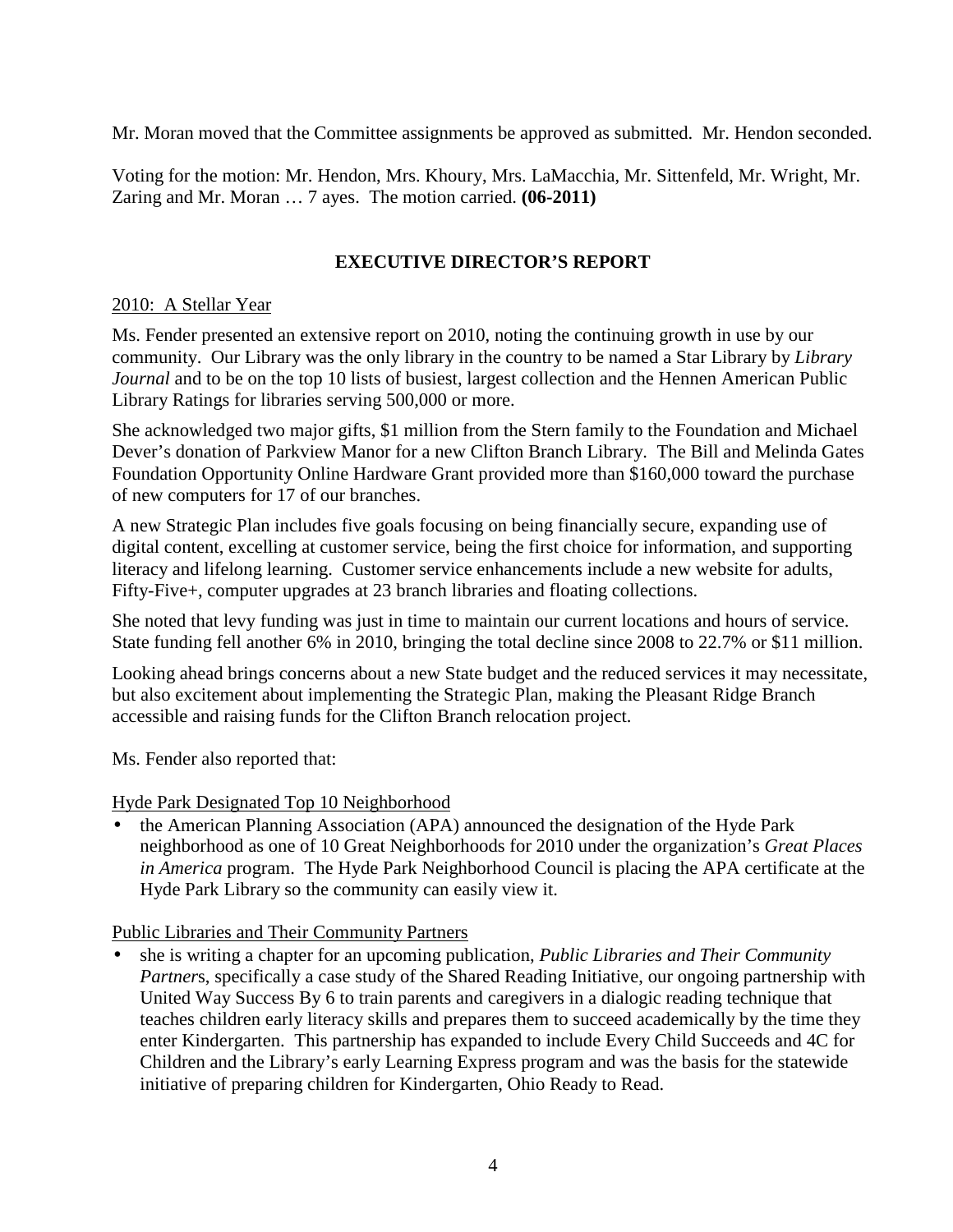# John Myles Appointed to State Library Board

• John Myles, a retired school librarian from Wauseon, OH in Fulton County, has been appointed to the State Library Board. At the invitation of our Board, the State Library Board will hold its annual retreat here in Cincinnati on April 28 and 29.

The report was received and filed.

# **LIBRARY SERVICES AND ADMINISTRATION COMMITTEE REPORTS**

# **LIBRARY SERVICES**

Mrs. LaMacchia introduced Ben Lathrop, manager of the Walnut Hills Branch.

# Walnut Hills Branch

Ben Lathrop spoke to the Board about how the Walnut Hills Branch has embraced its role as a community hub for the diverse neighborhood of Walnut Hills by providing access to educational and recreational materials, literacy based programs, after school activities for young people and a comfortable and neutral community space. The branch has developed and maintained partnerships with area schools and the Walnut Hills Area Council. In April, computers were upgraded through the Gates Foundation grant.

Mr. Sittenfeld asked if the Library considers the racial diversity of the community when hiring staff for each site. Ms. Fender replied that we appoint the most qualified candidate, regardless of race. Mary Bennett-Brown agreed and advised that we continue to seek and encourage racial diversity in our staff.

# Mobile Website

Mr. Edwards reported that an alternative version of CincinnatiLibrary.org designed for mobile users will be released to the public on January 11. The first iteration of m.cincinnatilibrary.org will focus on giving customers the ability to search a mobile-optimized version of the catalog, work with their account, find branch locations and hours and download ebooks.

Mrs. LaMacchia reported that:

# Book On Loan to Decorative Arts Center of Ohio

• *Cincinnati Cabinet-Makers' Book of Prices for Manufacturing Cabinet Ware* from the Cincinnati Room collection was loaned to and will be on display in Lancaster, Ohio at the Decorative Arts Center of Ohio from January 29 to June 5.

# Library Card Campaign

• planning is underway to conduct a Library Card Campaign to promote community awareness of the value of a Library card and to increase cardholder registration.

# Programs and Exhibits of Note

• On The Same Page – In this tenth year of On the Same Page, the adult title is *Alex & Me: How a Scientist and a Parrot Uncovered a Hidden World of Animal Intelligence—and Formed a Deep*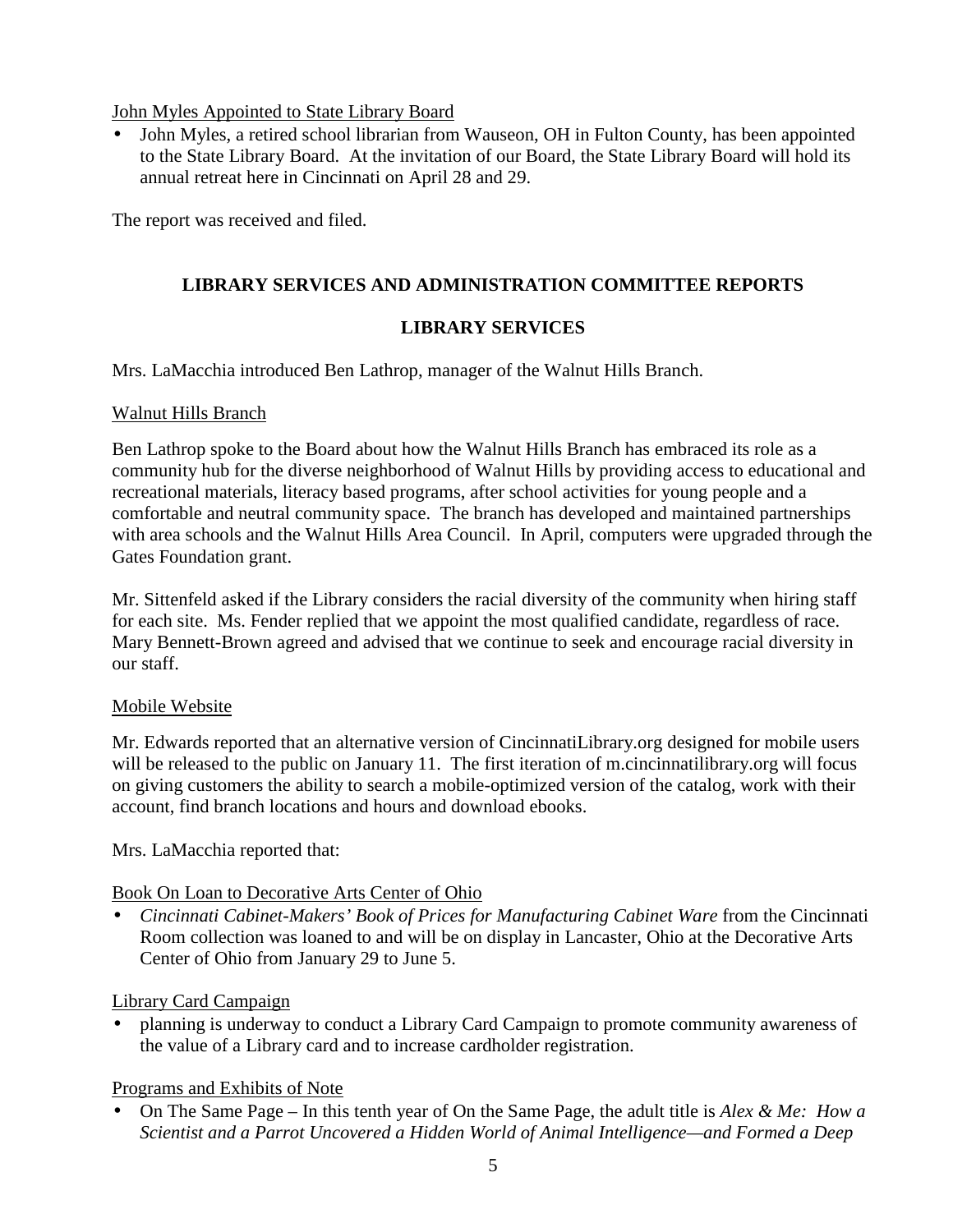*Bond in the Process*. Dr. Irene M. Pepperberg's story of Alex, the parrot she studied for 30 years, explores the science of animal intelligence and the emotional bond between animals and humans. On The Same Page runs from February 1 – March 31 and will be officially launched at the Cincinnati Zoo on February 5. Dr. Pepperberg will speak at the Main Library on March 5.

- "My Castle on the Nile:" Illustrated Sheet Music by Black Composers, 1828-1944 An exhibit of the Library's illustrated sheet music of African American composers will be on view in the Cincinnati Room from January 7 through February 28.
- Greater Cincinnati Calligraphy Guild  $30<sup>th</sup>$  Anniversary Exhibition To commemorate the  $30<sup>th</sup>$ anniversary of the Greater Cincinnati Calligraphy Guild, banners, books, quilts, framed art and wedding displays will be exhibited in the Main Library Atrium from February 1 to March 10.

# 2011 Author Series

- the Library's 2011 Author Series will include appearances by:
	- Col. Dean Smittle, *Thumbs Up America: Americans at War, 2010 a Brief History (January 15)*
	- Joanne Giovanna Delli Carpini Trimpe, *Holy Chow* (January 22)
	- Kole Black, *A Risk of Chance: Some Chances are Worth the Risk* (Feb 19, 22, 28, March 8, 12)
	- Robin Bowman, *It's Complicated: The American Teenager* (February 22)
	- Dr. Irene Pepperberg, *Alex & Me: How a Scientist and a Parrot Uncovered a Hidden World of Animal Intelligence—and Formed a Deep Bond in the Process (*March 5)
	- Jeff Shaara, *Gods and Generals* (April 2)
	- Marc Brown, *Arthur Adventure* book series (May 7)
	- Charlaine Harris, Sookie Stackhouse, Southern Vampire Mysteries series (June 18)
	- Dr. Gregory Williams, *Life on the Color Line: The True Story of a White Boy Who Discovered He Was Black* (July 23)
	- Jay Asher, *Thirteen Reasons Why* (October)

# Standards of Library Behavior

• to address instances of bed bugs and other pests on a person or material, it is recommended that Library Policy Violation #12 of the Standards of Library Behavior be changed as follows:

# *Offensive and pervasive odor; visible presence of pests on person, belongings or library materials.*

# 2011 Statistical Reports

- the monthly statistical report, beginning with the January 2011 report, will include:
	- the number of visitors to each location
	- the number of public internet computer sessions at each location
	- the Virtual Information Center, inserted into the breakdown of circulation by location sections of the report, listing downloadable circulation

# Library Usage

- usage for December was up 5.3% over the same month last year, including the Main Library with a 10.8% increase, branches a 2.2% increase. Circulation of downloadables increased 81% and out circulated seven branches. Downloadable eBook usage increased by 246%. In addition:
	- DVD circulation increased by 14.5%
	- CD-Music circulation increased by 20.1%
	- Holds checked out increased by 8.7%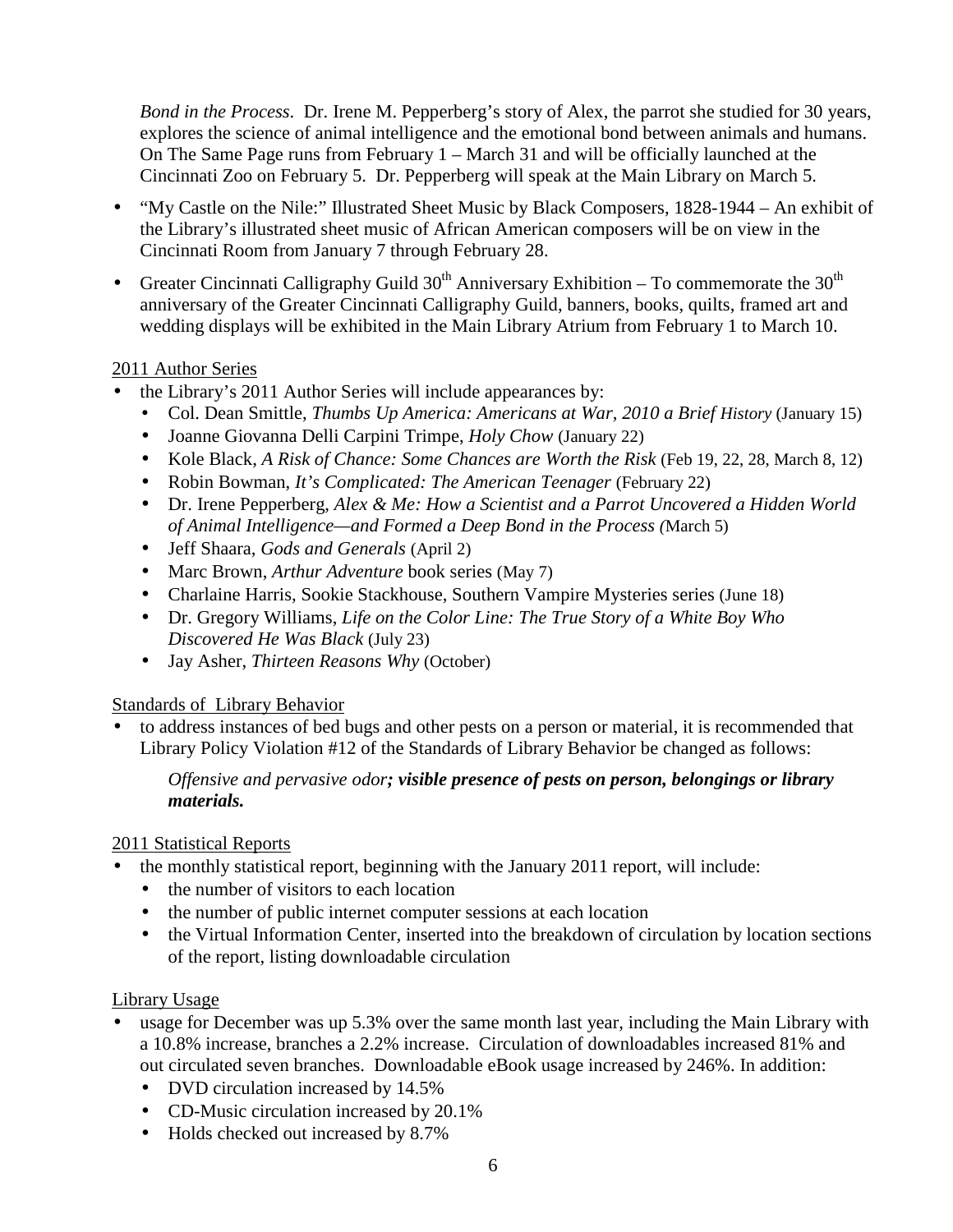- *Hunger Games* was the top circulating teen title for the  $12<sup>th</sup>$  straight month
- Symmes Township was the top circulation branch for the third straight year
- The Main Library circulated 5,112,396 items for the year

# **ADMINISTRATION**

#### Personnel Changes

Mrs. LaMacchia recommended that the Board approve the following personnel changes effective through January 8, 2011.

| <b>ACTION</b> | <b>AGENCY</b>              | <b>POSITION TITLE</b>     | <b>FTE</b> | <b>EMPLOYEE NAME</b>     | <b>EFFECTIVE DATE</b> |
|---------------|----------------------------|---------------------------|------------|--------------------------|-----------------------|
| Retirement    | Information & Reference    | Reference Librarian I     | 1.00       | Birkas, Barbara J.       | 12/31/10              |
| Retirement    | <b>Blue Ash</b>            | <b>Branch Manager III</b> | 1.00       | Burdick, Robert M.       | 12/25/10              |
| Retirement    | Children's Learning Center | Children's Librarian I    | 1.00       | Decker, Charlotte J.     | 12/30/10              |
| Retirement    | <b>Cataloging Services</b> | Copy Cataloger            | 1.00       | Goodrum, Tabra L.        | 12/16/10              |
| Retirement    | Information & Reference    | Reference Librarian I     | 1.00       | Nunn, Bonnie D.          | 12/31/10              |
| Retirement    | Information & Reference    | LSA II                    | 1.00       | Smittle, Claire W.       | 12/31/10              |
| Promotion     | Children's Learning Center | LSA II                    | 0.50       | Green, James M.          | 12/12/10              |
| Promotion     | <b>Blue Ash</b>            | Branch Manager III        | 1.00       | Salyers, Lisa M.         | 12/26/10              |
| Appointment   | Corryville                 | LSA I                     | 0.50       | Flerlage, Elizabeth A.   | 12/12/10              |
| Appointment   | Symmes Township            | LSA I                     | 0.60       | Fritz, Justin T.         | 12/12/10              |
| Appointment   | Popular Library            | Shelver                   | 0.50       | Kleinfelter, Christen A. | 12/12/10              |
| Appointment   | Popular Library            | <b>Student Shelver</b>    | 0.25       | Moore, Kelsey E.         | 12/12/10              |
| Appointment   | Symmes Township            | <b>Student Shelver</b>    | 0.30       | Prabhu, Maya V.          | 12/12/10              |
| Appointment   | Oakley                     | LSA I                     | 0.50       | Sowell, Claire E.        | 12/12/10              |
| Appointment   | <b>Computer Services</b>   | PC Support Specialist     | 1.00       | Thierbach, Jason A.      | 12/12/10              |
| Change        | Corryville                 | LSA I                     | 0.50       | Imwalle, Daniel K.       | 12/12/10              |
| Departure     | <b>Walnut Hills</b>        | LSA I                     | 0.50       | Arnold, Elizabeth A.     | 12/31/10              |
| Departure     | West End                   | LSA I                     | 0.50       | Harlan, Deyahda A. L.    | 12/17/10              |
| Departure     | College Hill               | LSA I                     | 0.50       | Hilton, Stephanie R.     | 01/08/10              |
| Departure     | College Hill               | LSA I                     | 0.50       | Malcom Jr., Bruce E.     | 12/18/10              |
| Departure     | Loveland                   | LSA I                     | 0.50       | Reedy, Lindsey M.        | 12/31/10              |
| Departure     | <b>Materials Retrieval</b> | Page                      | 0.50       | Zlatkin, Aaron L.        | 01/08/11              |

Mrs. Khoury noted the success of Hunger Games. In response to her question about the 2011 teen title for On The Same Page, Mr. Edwards stated it would be Jay Asher's Thirteen Reasons Why.

Mr. Sittenfeld noted the recent increase in usage at the Avondale Branch and inquired about Library salaries in comparison with other organizations.

Mrs. LaMacchia moved that the Board approve the Library Services and Administration Committee report as submitted, including revision of the Standards of Library Behavior and personnel changes. Mr. Sittenfeld seconded.

Voting for the motion: Mr. Hendon, Mrs. Khoury, Mrs. LaMacchia, Mr. Sittenfeld, Mr. Wright, Mr. Zaring and Mr. Moran … 7 ayes. The motion carried. **(07-2011)** 

# **FISCAL OFFICER'S REPORT**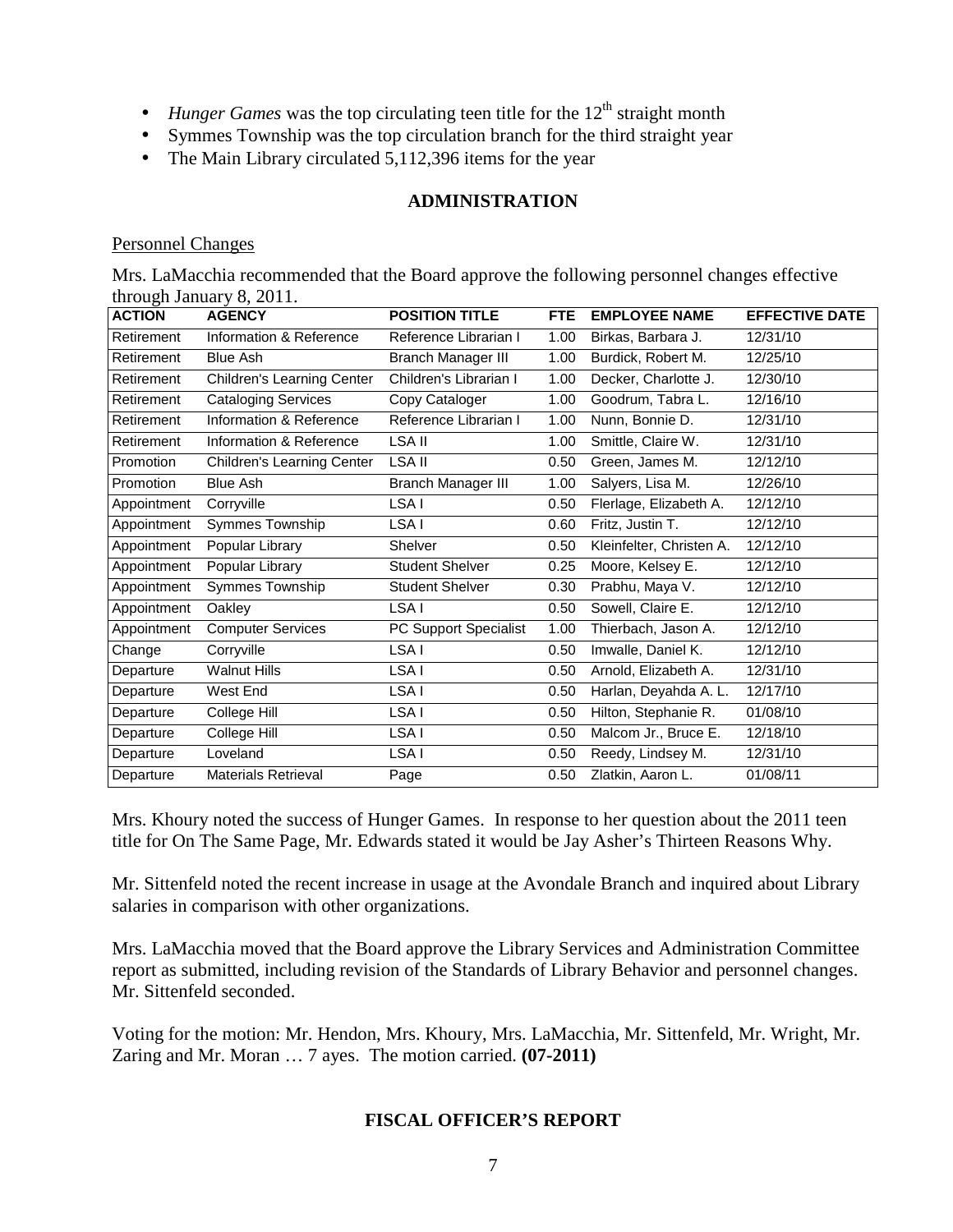## 2010 in Summary

Ms. Schoettker presented the following comparison of 2008, 2009 and 2010 income, disbursements and balances, for all funds – General Fund, special revenue, capital and permanent (trust):

| <b>Beginning Balance</b>           |                     | 2008<br>29,501,797.69 | 2009<br>27,853,743.59 | 2010<br>15,998,187.68          |
|------------------------------------|---------------------|-----------------------|-----------------------|--------------------------------|
| Public Library Fund<br>Tax Levy    |                     | 47,527,769.60         | 39.066.948.53         | 36,702,539.71<br>19,691,088.15 |
| Other income                       |                     | 7,426,649.70          | 3,564,325.78          | 3,342,513.22                   |
|                                    | <b>Total Income</b> | 54,954,419.30         | 42,631,274.31         | 59,736,141.08                  |
|                                    | Expenditure         | (56,602,473,40)       | (54, 486, 830.22)     | (55, 465, 110.25)              |
| <b>Ending Balance</b>              |                     | 27,853,743.59         | 15,998,187.68         | 20,269,218.51                  |
| Year-end encumbrances              |                     |                       |                       | (2,379,543.94)                 |
| Trust fund principal               |                     |                       |                       | (6,720,519.00)                 |
| General Fund operating contingency |                     |                       |                       | (1,625,000.00)                 |
| Bldg & Repair capital contingency  |                     |                       |                       | (2.000,000.00)                 |
| <b>Available Balance</b>           |                     |                       |                       | 7,544,155.57                   |

She reported that:

- at \$36.7 million, the 2009 Public Library Fund distribution was \$2.4 million less than one year ago, \$10.8 million less than two years ago and \$16.4 million less than one decade ago.
- just under \$20 million was received in our first year of Hamilton County tax levy funding.
- we spent just under \$1 million more than last year, an increase of 1.8%.
- we began the year with a cash balance of \$16 million and ended with \$20.2 million.
- of the \$7.5 million *available* balance, just under half (\$3.7 million) is in the General Fund; \$1.6 million in the Building and Repair Fund and includes donations to Pleasant Ridge  $\&$ Clifton projects; the remainder is restricted special revenue and permanent (trust) funds.

#### 2011 Public Library Fund Estimate

• the December estimate for the 2011 PLF distribution – \$38,878,928.32 – is based on current law and does not assume any legislative changes that might be enacted with the new state budget. It is \$2.2 million more than the amount received this year.

#### Revision of Principal Amounts

• the following permanent (trust) fund principal amounts were revised, effective December 31, 2010, based on additional donations received in 2010.

| Fund                    | 2010 Principal | 2010 Donations | 2011 Principal |
|-------------------------|----------------|----------------|----------------|
| Abell                   | 60,376.00      | 1,910.98       | 62,287.00      |
| Martin Luther King, Jr. | 15,120.00      | 2,000.00       | 17,120.00      |

#### Monthly Financial & Investment Reports

Ms. Schoettker submitted the monthly financial and investment reports for the period ending December 31, 2010.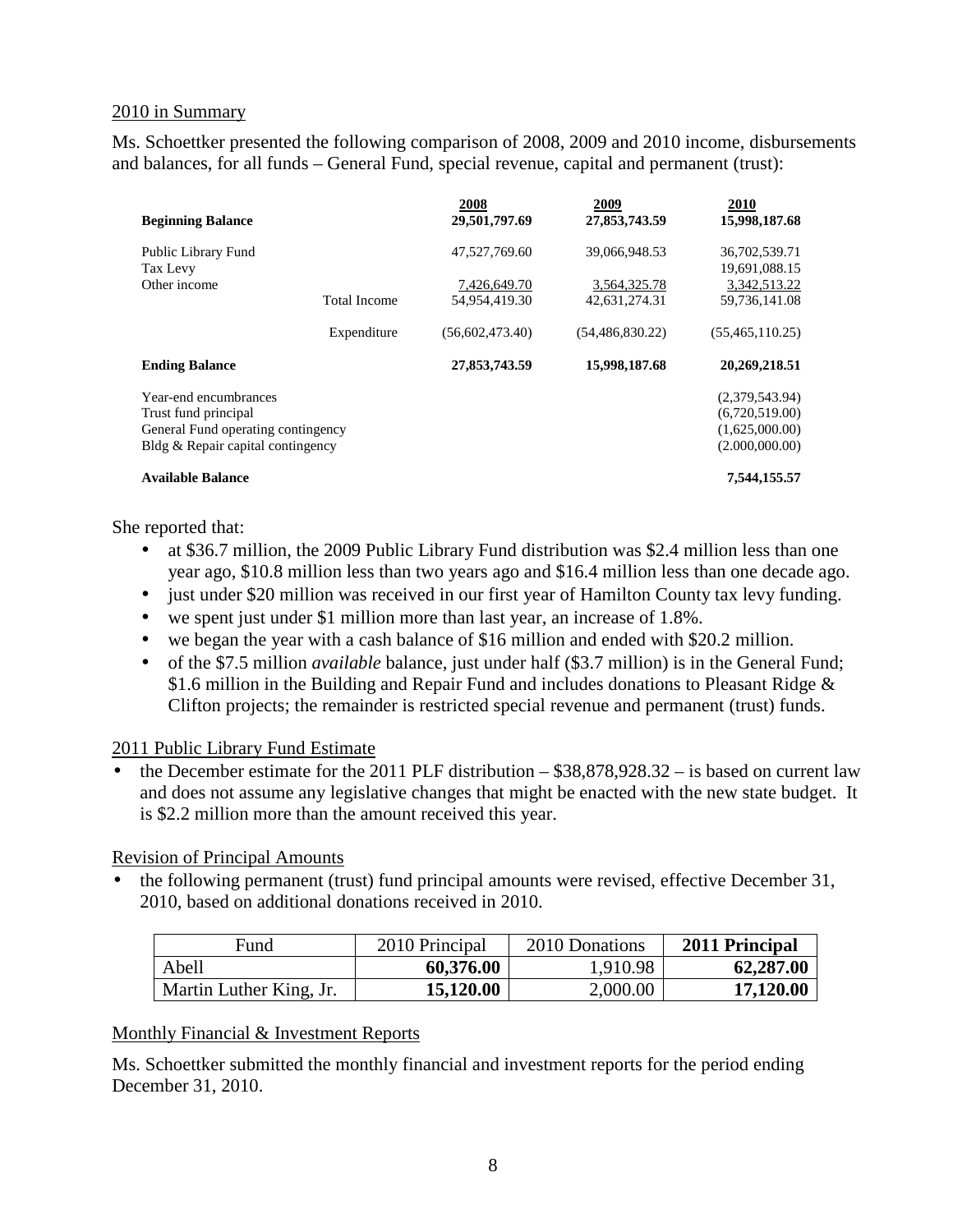Mrs. LaMacchia moved that the Board approve the Fiscal Officer's Report including the revision of principal amounts and financial and investment reports as submitted. Mr. Wright seconded.

Voting for the motion: Mr. Hendon, Mrs. Khoury, Mrs. LaMacchia, Mr. Sittenfeld, Mr. Wright, Mr. Zaring and Mr. Moran (except pass on investment report)… 7 ayes. The motion carried. **(08-2011)** 

# **FINANCE AND AUDIT COMMITTEE REPORTS**

Annual Appropriation Resolution and Estimated Resources for Fiscal 2011

Ms. Schoettker presented her recommendation for 2011 General Fund estimated resources and annual appropriations as follows. Estimated resources incorporate funding estimates from the Ohio Department of Taxation for the 2011 Public Library Fund and from Hamilton County for 2011 property tax levy receipts. She recommended that appropriations be set about \$10 million below estimated resources for several reasons – the Ohio Department of Taxation's estimate does not take into account any funding reductions that could be enacted with the new state budget, there is no guaranteed growth in tax revenue over the 5 years of the levy (or the PLF) and should immediate operating cuts become necessary, our 3% operating contingency is insufficient to meet current contractual obligations.

| 2011 GENERAL FUND RESOURCES         |                |
|-------------------------------------|----------------|
| <b>Operating Contingency</b>        | \$1,625,000.00 |
| <b>Unencumbered Balance</b>         | 3,611,800.00   |
| PRIOR YEAR CARRYFORWARD             | 5,236,800.00   |
| Public Library Fund                 | 38,878,928.00  |
| <b>Hamilton County Property Tax</b> | 19,620,000.00  |
| Other Income                        | 2,651,072.00   |
| <b>NEW INCOME</b>                   | 61,150,000.00  |
|                                     |                |

#### **2011 GENERAL FUND RESOURCES**

# **TOTAL EST RESOURCES** \$66,386,800.00

| <b>2011 GENERAL FUND APPROPRIATION</b> |                 |
|----------------------------------------|-----------------|
| <b>Salaries</b>                        | \$27,173,016.00 |
| <b>Retirement Benefits</b>             | 3,804,224.00    |
| <b>Insurance Benefits</b>              | 4,773,264.00    |
| Supplies                               | 1,155,585.00    |
| Purchased & Contracted Services        | 7,186,361.00    |
| Library Materials & Information        | 8,108,000.00    |
| Capital Outlay                         | 631,550.00      |
| Other Objects                          | 268,000.00      |
| <b>Other Financing Uses</b>            |                 |
| Transfer (Capital)                     | 2,500,000.00    |
| <b>TOTAL APPROPRIATION</b>             | \$55,600,000.00 |

In addition to the General Fund, she recommended that estimated resources and appropriations for special revenue, capital and permanent (trust) funds be set as follows, noting that trust fund principals, a total of \$6,720,519, are excluded from permanent fund balances.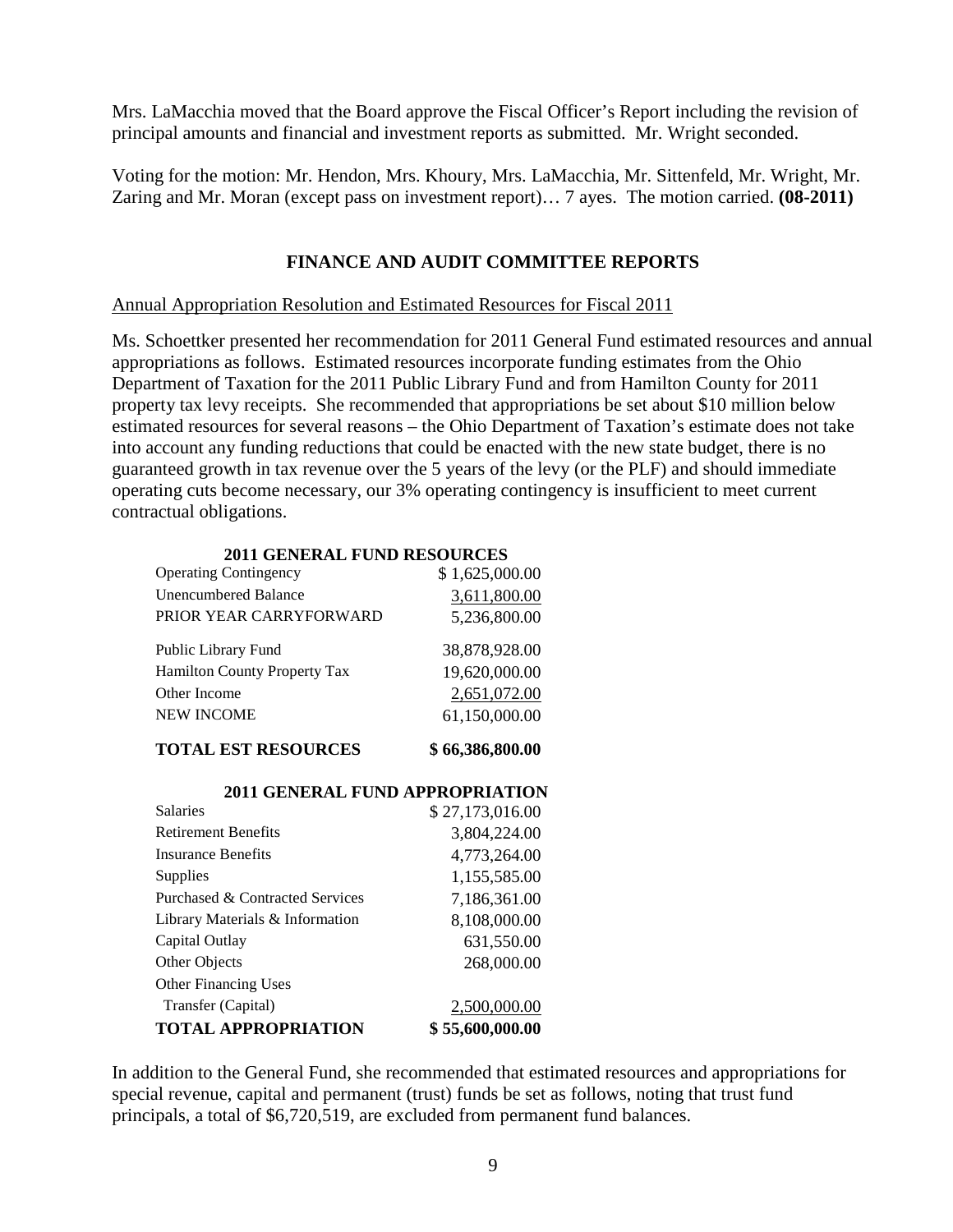| <b>FUND</b>                    | <u>2010</u>      | 2011             |     | <u>2011</u>          |     |
|--------------------------------|------------------|------------------|-----|----------------------|-----|
|                                | <b>AVAILABLE</b> | <b>ESTIMATED</b> |     | <b>APPROPRIATION</b> |     |
|                                | <b>BALANCE</b>   | <b>RESOURCES</b> |     |                      |     |
| General Fund                   | \$5,236,800.00   | \$61,150,000.00  |     | \$55,600,000.00      | (1) |
| Building & Repair Capital Fund | 3,580,018.46     | 2,758,268.52     | (2) | 3,798,683.95         |     |
| Special Revenue (8 funds)      | 464,586.14       | 219,694.97       |     | 400,908.71           |     |
| Permanent (44 funds)           | 1,887,750.97     | 108,465.00       |     | 488,225.00           |     |
| <b>Total</b>                   | \$11,169,155.57  | \$64,236,428.49  |     | \$60,287,817.66      |     |

(1) Includes \$2.5 million capital transfer to Building & Repair.

(2) Includes \$2.5 million transfer from General Fund.

She recommended that the Board adopt a Resolution that to provide for expenditures during the fiscal year ending December 31, 2011, the resources of the Library be appropriated at the fund and object levels presented and as detailed below, to be submitted to the Hamilton County Budget Commission as the Library's **2011 Annual Appropriation Resolution** and **Certificate of Sources Available for Expenditure**.

|                                      | General       | Anderson      | Friedman  | Library          | Library   | Hosbrook  |
|--------------------------------------|---------------|---------------|-----------|------------------|-----------|-----------|
|                                      | <b>Fund</b>   | Mt Washington |           | <b>Materials</b> | Programs  |           |
|                                      | 101           | 701-01        | 701-10    | 701-12           | 701-52    | 701-71    |
| Salaries                             | 27,173,016.00 |               |           |                  |           |           |
| <b>Retirement Benefits</b>           | 3,804,224.00  |               |           |                  |           |           |
| <b>Insurance Benefits</b>            | 4,773,264.00  |               |           |                  |           |           |
| <b>Other Employee Benefits</b>       |               |               |           |                  |           |           |
| <b>Purchased/Contracted Services</b> | 7,186,361.00  | 14,900.00     | 5,750.00  |                  | 73,250.00 | 5,700.00  |
| Supplies                             | 1,155,585.00  | 8,000.00      | 1,500.00  |                  | 17,800.00 | 10,000.00 |
| Library Materials and Information    | 8,108,000.00  | 21,000.00     | 10,000.00 | 18,508.71        |           | 500.00    |
| Other Objects                        | 268,000.00    |               |           |                  |           |           |
| Capital Outlay                       | 631,550.00    | 10,000.00     |           |                  |           | 4,000.00  |
| <b>Debt Service</b>                  |               |               |           |                  |           |           |
| <b>Other Financing Uses</b>          | 2,500,000.00  |               |           |                  |           |           |
| Contingency                          |               |               |           |                  |           |           |
| <b>Total Appropriation</b>           | 55,600,000.00 | 53,900.00     | 17,250.00 | 18,508.71        | 91,050.00 | 20,200.00 |

**SPECIAL REVENUE:**

|                                      |            | <b>CAPITAL:</b>      | <b>PERMANENT:</b> |                         |            |                       |
|--------------------------------------|------------|----------------------|-------------------|-------------------------|------------|-----------------------|
|                                      | Gifts      | Building &<br>Repair | Anderson          | Karline<br><b>Brown</b> | Feld       | Incidental<br>Expense |
|                                      | 701-99     | 401                  | 801-01            | 801-06                  | 801-12     | 801-14                |
| <b>Salaries</b>                      |            |                      |                   |                         |            |                       |
| <b>Retirement Benefits</b>           |            |                      |                   |                         |            |                       |
| <b>Insurance Benefits</b>            |            |                      |                   |                         |            |                       |
| <b>Other Employee Benefits</b>       |            |                      |                   | 2,200.00                |            | 1,000.00              |
| <b>Purchased/Contracted Services</b> |            | 678,089.00           |                   |                         |            | 50,000.00             |
| Supplies                             | 150,000.00 |                      |                   |                         |            | 7,200.00              |
| Library Materials and Information    |            |                      |                   |                         | 145,000.00 |                       |
| Other Objects                        |            |                      |                   |                         |            |                       |
| Capital Outlay                       | 50,000.00  | 3,120,594.95         | 13,000.00         |                         |            |                       |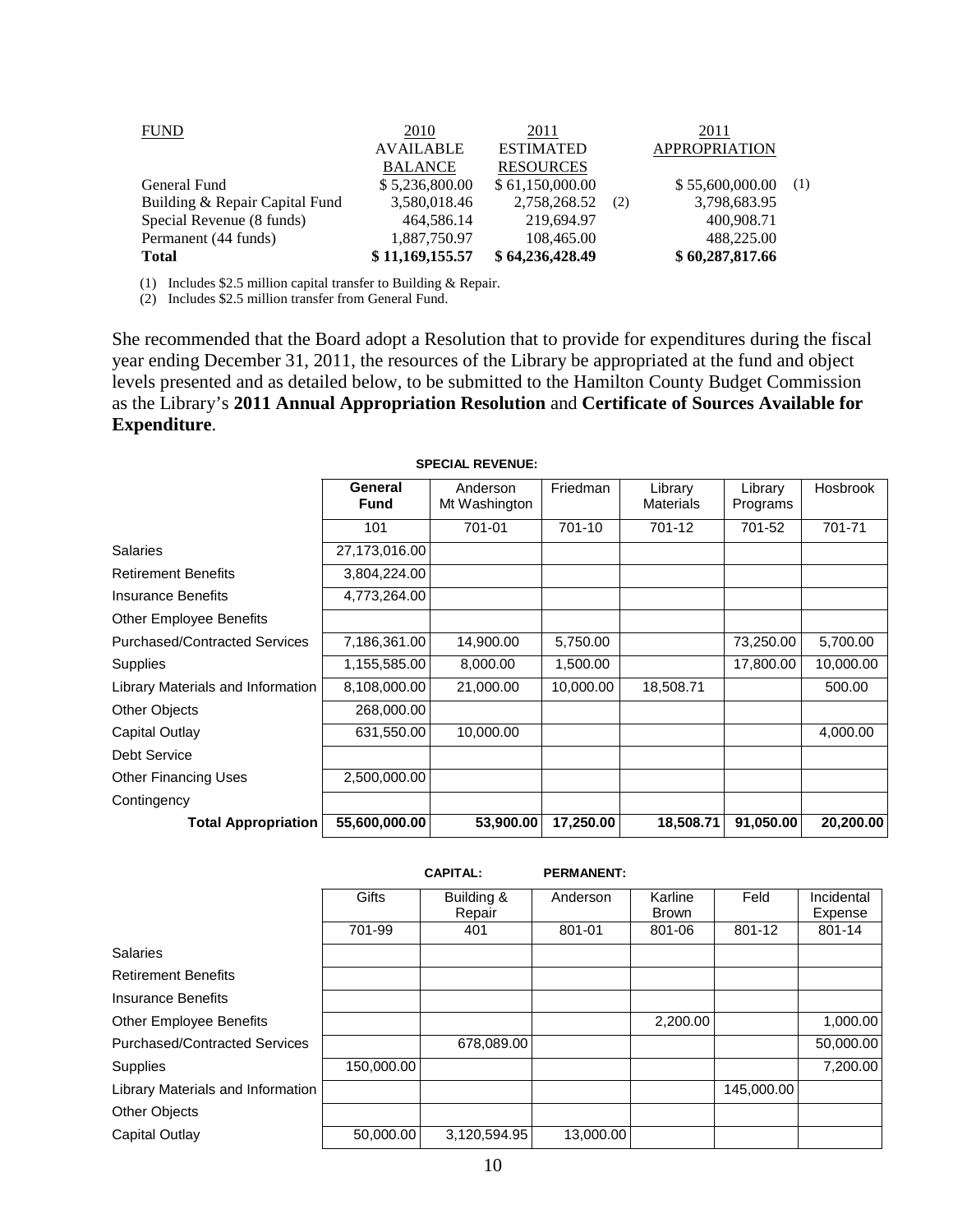|                             |            | <b>CAPITAL:</b> | <b>PERMANENT:</b> |              |            |            |
|-----------------------------|------------|-----------------|-------------------|--------------|------------|------------|
|                             | Gifts      | Building &      | Anderson          | Karline      | Feld       | Incidental |
|                             |            | Repair          |                   | <b>Brown</b> |            | Expense    |
| Debt Service                |            |                 |                   |              |            |            |
| <b>Other Financing Uses</b> |            |                 |                   |              |            |            |
| Contingency                 |            |                 |                   |              |            |            |
| <b>Total Appropriation</b>  | 200,000.00 | 3,798,683.95    | 13,000.00         | 2,200.00     | 145,000.00 | 58,200.00  |

|                                      | Glueck   | Goldsmith | Greider  | Hadley    | Heekin   | Heisel    |
|--------------------------------------|----------|-----------|----------|-----------|----------|-----------|
|                                      |          |           |          |           |          | Dunlap    |
|                                      | 801-16   | 801-17    | 801-18   | 801-20    | 801-23   | 801-24    |
| <b>Salaries</b>                      |          |           |          |           |          |           |
| <b>Retirement Benefits</b>           |          |           |          |           |          |           |
| <b>Insurance Benefits</b>            |          |           |          |           |          |           |
| <b>Other Employee Benefits</b>       |          |           |          | 10,000.00 |          | 14,300.00 |
| <b>Purchased/Contracted Services</b> |          |           |          |           | 1,000.00 |           |
| Supplies                             |          |           |          |           |          |           |
| Library Materials and Information    | 1,000.00 | 1,000.00  | 1,100.00 |           |          |           |
| <b>Other Objects</b>                 |          |           |          |           |          |           |
| Capital Outlay                       |          |           |          |           |          |           |
| <b>Debt Service</b>                  |          |           |          |           |          |           |
| <b>Other Financing Uses</b>          |          |           |          |           |          |           |
| Contingency                          |          |           |          |           |          |           |
| <b>Total Appropriation</b>           | 1,000.00 | 1,000.00  | 1,100.00 | 10,000.00 | 1,000.00 | 14,300.00 |

|                                      | Huenefeld | Library<br><b>Materials</b> | Kahn     | Kersten    | Lenke    | <b>Nolan</b> |
|--------------------------------------|-----------|-----------------------------|----------|------------|----------|--------------|
|                                      | 801-25    | 801-27                      | 801-28   | 801-30     | 801-33   | 801-45       |
| <b>Salaries</b>                      |           |                             |          |            |          |              |
| <b>Retirement Benefits</b>           |           |                             |          |            |          |              |
| Insurance Benefits                   |           |                             |          |            |          |              |
| <b>Other Employee Benefits</b>       |           |                             |          |            |          |              |
| <b>Purchased/Contracted Services</b> |           |                             |          | 53,600.00  |          | 1,750.00     |
| Supplies                             |           |                             |          | 95,525.00  |          |              |
| Library Materials and Information    | 1,000.00  | 1,000.00                    | 1,100.00 |            | 1,000.00 |              |
| Other Objects                        |           |                             |          |            |          |              |
| <b>Capital Outlay</b>                |           |                             |          |            |          |              |
| <b>Debt Service</b>                  |           |                             |          |            |          |              |
| <b>Other Financing Uses</b>          |           |                             |          |            |          |              |
| Contingency                          |           |                             |          |            |          |              |
| <b>Total Appropriation</b>           | 1,000.00  | 1,000.00                    | 1,100.00 | 149,125.00 | 1,000.00 | 1,750.00     |

|                            | Schild<br>Score | Sackett | Dwyer  | Stern, Martha | Gillespie | Trager |
|----------------------------|-----------------|---------|--------|---------------|-----------|--------|
|                            | 801-59          | 801-60  | 801-63 | 801-65        | 801-66    | 801-74 |
| <b>Salaries</b>            |                 |         |        |               |           |        |
| <b>Retirement Benefits</b> |                 |         |        |               |           |        |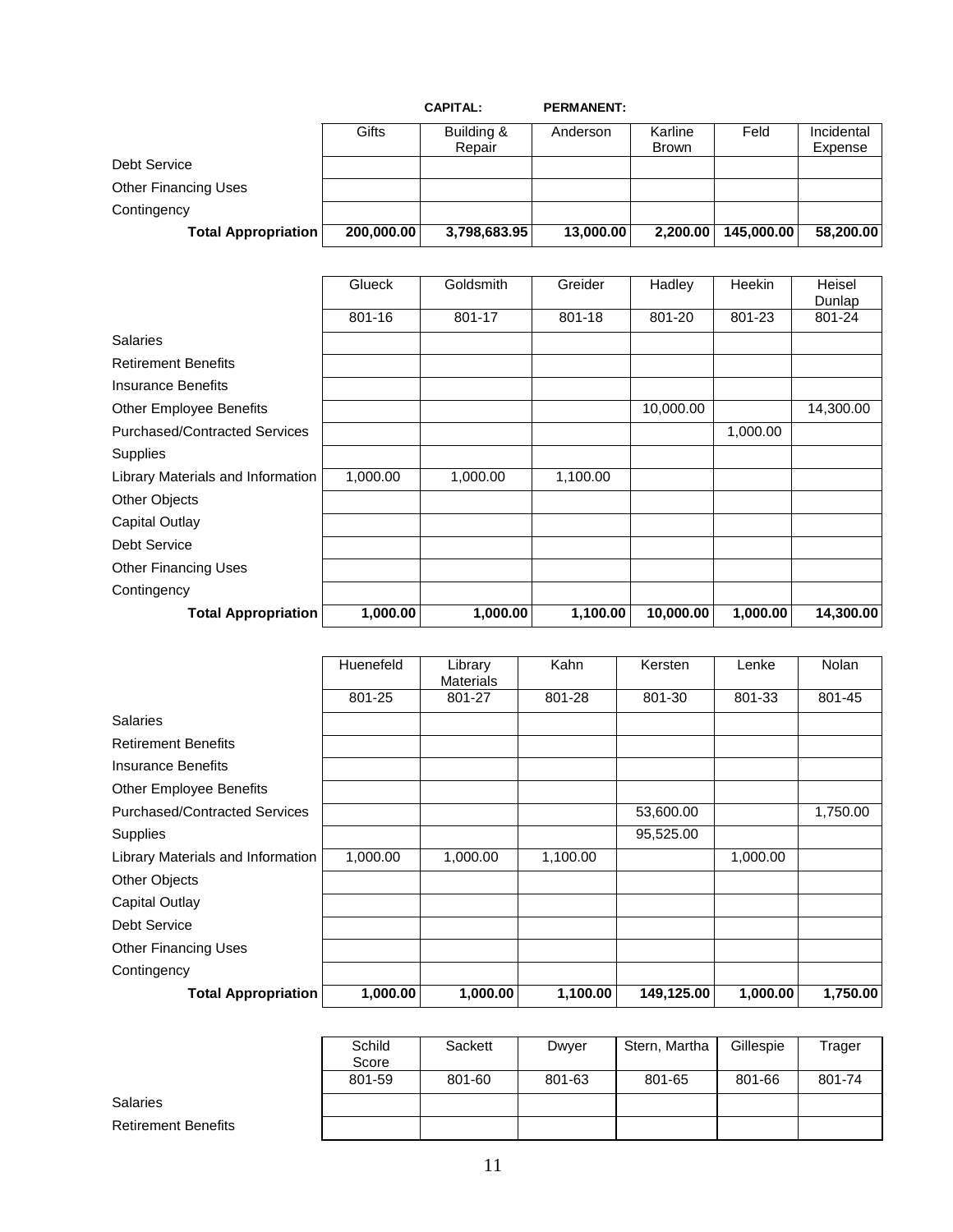|                                      | Schild   | Sackett  | Dwyer     | Stern, Martha | Gillespie | Trager   |
|--------------------------------------|----------|----------|-----------|---------------|-----------|----------|
|                                      | Score    |          |           |               |           |          |
| Insurance Benefits                   |          |          |           |               |           |          |
| <b>Other Employee Benefits</b>       |          |          |           |               |           |          |
| <b>Purchased/Contracted Services</b> |          |          |           |               | 2,050.00  |          |
| Supplies                             |          |          | 4,000.00  |               |           |          |
| Library Materials and Information    | 1,000.00 | 6,600.00 | 8,000.00  | 1,700.00      |           | 1,100.00 |
| <b>Other Objects</b>                 |          |          |           |               |           |          |
| Capital Outlay                       |          |          |           |               |           |          |
| <b>Debt Service</b>                  |          |          |           |               |           |          |
| <b>Other Financing Uses</b>          |          |          |           |               |           |          |
| Contingency                          |          |          |           |               |           |          |
| <b>Total Appropriation</b>           | 1,000.00 | 6,600.00 | 12,000.00 | 1,700.00      | 2,050.00  | 1,100.00 |

| <b>Total Appropriation</b>           | 23,000.00 | 39,000.00 |
|--------------------------------------|-----------|-----------|
| Contingency                          |           |           |
| <b>Other Financing Uses</b>          |           |           |
| Debt Service                         |           |           |
| Capital Outlay                       |           |           |
| <b>Other Objects</b>                 |           |           |
| Library Materials and Information    | 23,000.00 |           |
| Supplies                             |           |           |
| <b>Purchased/Contracted Services</b> |           | 39,000.00 |
| <b>Other Employee Benefits</b>       |           |           |
| Insurance Benefits                   |           |           |
| <b>Retirement Benefits</b>           |           |           |
| Salaries                             |           |           |
|                                      | 801-75    | 801-79    |
|                                      |           | Family    |
|                                      | Howard    | Valerio   |

## Public Official Bonds

Ms. Schoettker requested that the Board approve the execution of new public official bonds in the name of Patricia Schoettker, Fiscal Officer, and Molly DeFosse, Fiscal Services Manager/Deputy Fiscal Officer, each in the amount of \$500,000, for terms commencing January 31, 2011 and ending January 31, 2012, in accordance with ORC 3375.32.

## Resolution/Authorization for Bank Accounts

Ms. Schoettker reported that the annual change of Board officers and appointment of a Fiscal Officer requires notification to our banking service providers and they require a resolution of the Board assigning authority for financial transactions. She requested that the Board adopt the following resolution, which is based on provisions of the Ohio Revised Code and prior Board authorizations:

#### RESOLUTION/AUTHORIZATION LIBRARY OFFICERS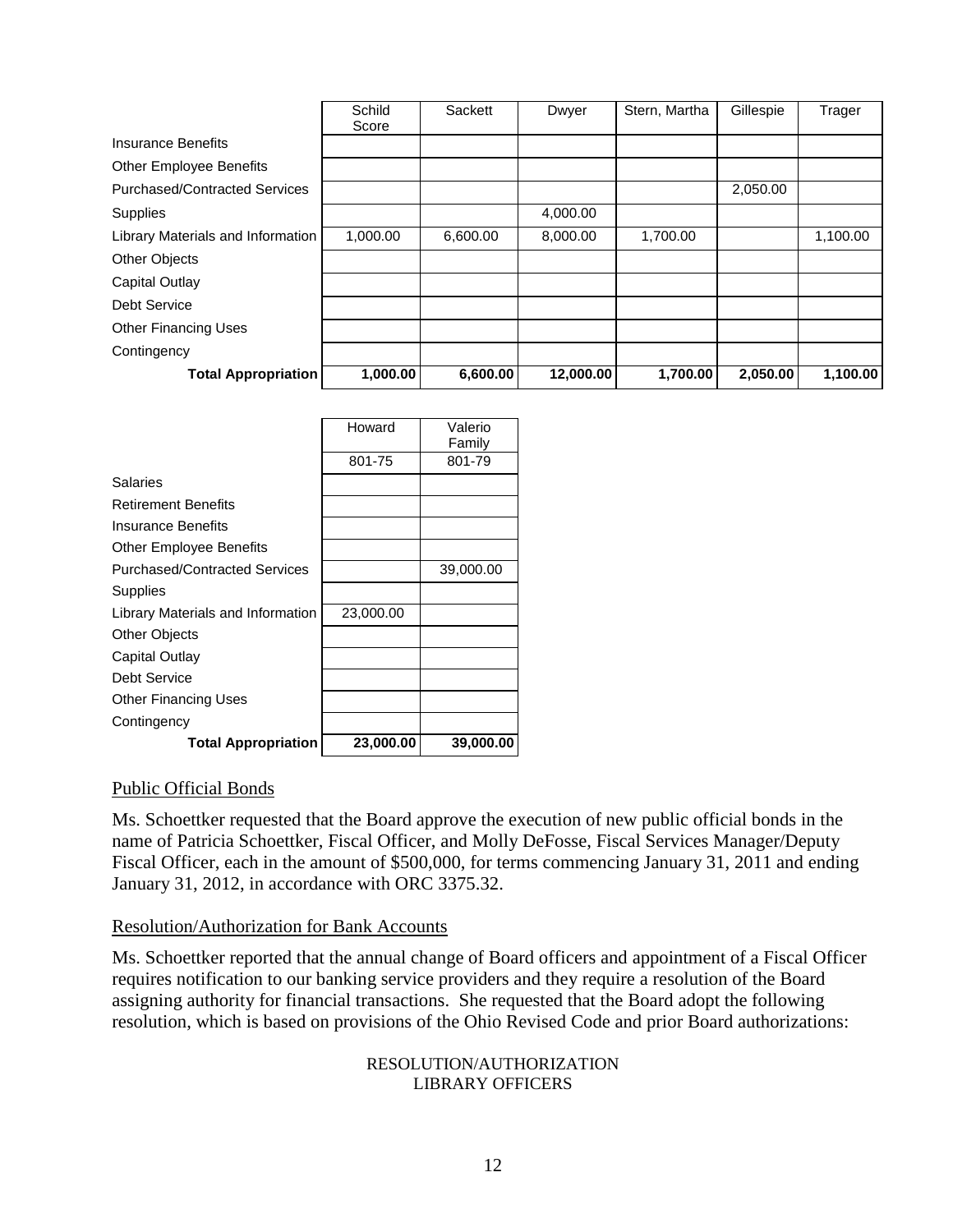At the Annual Meeting of the Board of Trustees of the Public Library of Cincinnati and Hamilton County, duly called and held at the Main Library, 800 Vine Street, on the  $11<sup>th</sup>$  day of January, 2011, at which a quorum was present:

1. officers were duly elected for the ensuing year or until their successors are chosen and qualified:

| Name                | Title                 |
|---------------------|-----------------------|
| William J. Moran    | President             |
| Robert G. Hendon    | Vice President        |
| Ross A. Wright      | Secretary             |
| Patricia Schoettker | <b>Fiscal Officer</b> |

- 2. a Deputy Fiscal Officer (Molly DeFosse) was appointed for the ensuing year.
- 3. the following authorizations were established:

Withdrawals and Transfers. Any funds deposited to the credit of any account of the Public Library of Cincinnati and Hamilton County may be withdrawn by check or other order for the payment of money, signed by the **President** and **Fiscal Officer**.

Any funds deposited to the credit of the Public Library of Cincinnati and Hamilton County may be transferred by wire transfer or ACH transaction to another Library account or investment instrument, as authorized either in writing, by telephone or computer by the **Fiscal Officer** or **Deputy Fiscal Officer**.

Products and Services. The F**iscal Officer** and the **President** or **Vice President** jointly are authorized to enter into contracts and agreements, written or verbal, for any products or services offered by an authorized public depository, including but not limited to cash management services and computer/internet based products and services.

Sale of Stock. The **Executive Director** or **Fiscal Officer** are authorized to sell stock donations. The authority herein given is to remain irrevocable so far as the public depository is concerned until it is notified in writing of a new resolution modifying or revoking such authority.

## Resolution/Authorization for 2011 Tax Levy Advances

The Hamilton County Auditor makes advance payment of the taxes collected and held in the county treasury, but an advance will only be processed when the organization's governing body has passed an initial blanket resolution and the authorized official formally requests each advance in writing. Ms. Schoettker requested that the Board adopt the following resolution to this purpose, which is based on the form suggested by the County Auditor.

> Resolution Requesting the County Auditor to Make Advance Payments of Taxes *Pursuant to Ohio Revised Code § 321.34*

*Whereas*, the Ohio Revised Code allows for requests for advance payments from the County Auditor funds derived from taxes or other sources to the County Treasurer, which may be held on account of a local subdivision;

*Therefore*, be it resolved by the Board of Trustees of the Public Library of Cincinnati and Hamilton County, Ohio:

*Section 1*. That the Auditor and the Treasurer of Hamilton County in accordance with Ohio Revised Code § 321.34, be requested to draw and pay to the Public Library of Cincinnati and Hamilton County upon the written request of Patricia Schoettker, Fiscal Officer, to the County Auditor, funds due in any settlement of 2011 derived from taxes or other sources, payable to the County Treasurer to the account of the Public Library of Cincinnati and Hamilton County, and lawfully applicable for purposes of the current fiscal year (January – December 2011).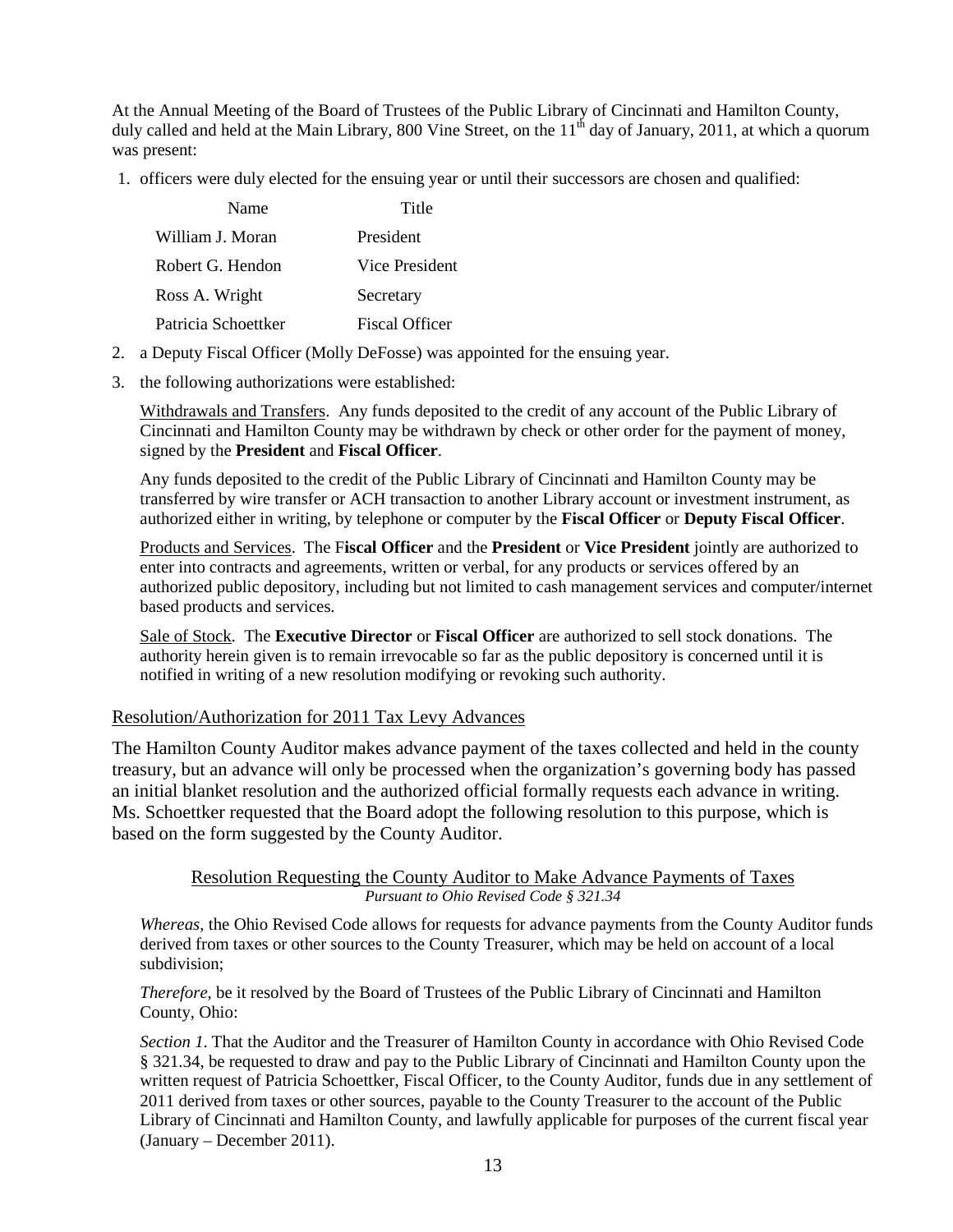*Section 2*. That the Fiscal Officer of the Public Library of Cincinnati and Hamilton County shall forward to the County Auditor a certified copy of this Resolution.

Mrs. LaMacchia moved that these recommendations and corresponding resolutions be approved as submitted. Mr. Wright seconded.

Voting for the motion: Mr. Hendon, Mrs. Khoury, Mrs. LaMacchia, Mr. Sittenfeld, Mr. Wright, Mr. Zaring and Mr. Moran … 7 ayes. The motion carried. **(09-2011)** 

# **FACILITIES COMMITTEE REPORT**

Mr. Hendon reported that the Facilities Committee met on January 6. Library Trustees Bill Moran and Ross Wright were in attendance, while Committee Chairman Robert Hendon and Trustee Elizabeth LaMacchia participated via phone. Kim Fender and Jason Buydos were also in attendance.

Mr. Hendon presented Committee recommendations that the Board:

## 2009/10 Ongoing Maintenance Project

• confirm approval of Change Order No. TC04-02 in the amount of \$21,128.00 to Feldkamp Enterprises Inc., for heating coil replacement at the Main Library, heat exchanger at Delhi, and airflow investigation/balancing at Blue Ash and Wyoming.

2011 Ongoing Maintenance Project

• postpone advertising for Construction Management services for the 2011 Ongoing Maintenance project until more is known about State funding reductions.

## Pleasant Ridge ADA Project

- from the two Statements of Qualification received from firms interested in providing construction management services for the Pleasant Ridge ADA Project, rank the firms as follows:
	- 1. Messer Construction Co.
	- 2. R J Beischel Building Co.
- authorize negotiation of a contract with Messer as the firm most qualified.

Mr. Hendon noted that a city zoning hearing for the Pleasant Ridge ADA Project is scheduled for January 12. Current zoning is RM 1.2 with the Library specified as a conditional use. Any addition to a building in this situation requires a public hearing.

Mr. Hendon also reported that:

## Elmwood Place Branch

• no communication has been received from the Village of Elmwood Place. Following a Village Council meeting on December 14, Cincinnati.com reported that the Council deferred any decision about charging the Library for maintenance costs until after the new year.

## Dale Road Property

• the closing for sale of Library property at 1703 Dale Road, formerly the site of the Bond Hill Branch, was December 17.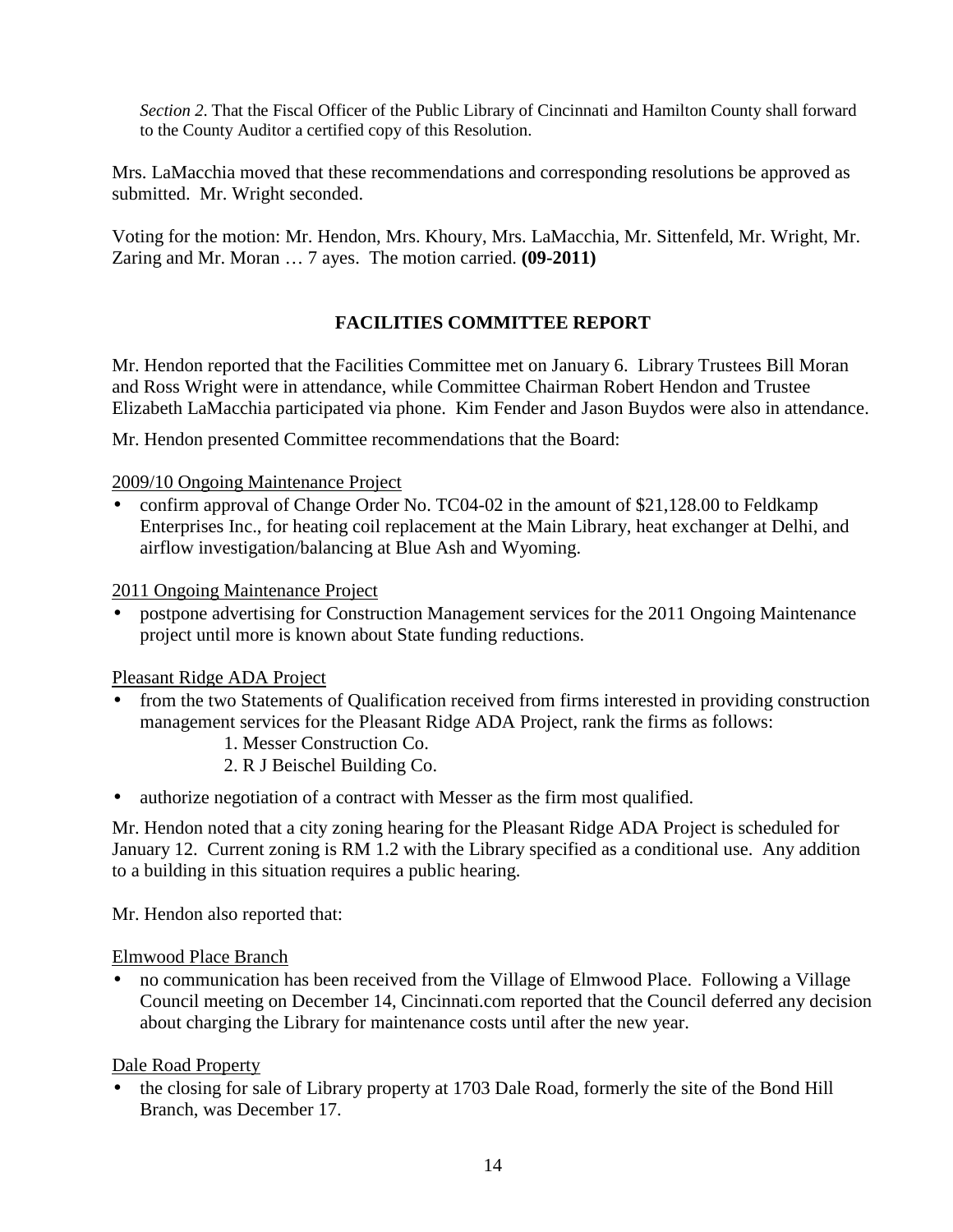# Brookline Property

Mr. Hendon presented a spreadsheet showing income and expenses for the Brookline property and noted that the Committee has directed staff to continue to update the spreadsheet but not to include it in Board reports.

Mr. Hendon moved that the Board approve the recommendations of the Facilities Committee. Mr. Wright seconded.

Voting for the motion: Mr. Hendon, Mrs. Khoury, Mrs. LaMacchia, Mr. Sittenfeld, Mr. Wright, Mr. Zaring and Mr. Moran … 7 ayes. The motion carried. **(10-2011)** 

# **DEVELOPMENT COMMITTEE REPORT**

Mr. Ross reported that:

The Library

• in 2010, the Library received restricted and unrestricted gifts totaling \$268,005.43.

Library Foundation

- 2010 Annual Fund donations totaled \$92,845.88. Library staff members pledged and donated over \$13,000 of that total and the number of staff pledges increased by 500%.
- Skyline Chili awarded a grant of \$2,000 to the Library Foundation to help underwrite the production of oversized postcards depicting panorama plates; the sale of these postcards will benefit the Foundation. Wendling Printing has agreed to print 1,000 sets at a reduced price.
- the Foundation will hold its next meeting on January 20.

Pleasant Ridge

• the Pleasant Ridge Community Council received a \$20,000 grant from the Robert H. Reakirt Fund, PNC Bank, Trustee for the Pleasant Ridge Branch ADA upgrade project.

# Friends of the Public Library

- the Friends Winter Warehouse Sale will be January 13-17.
- Friends booksales scheduled for 2011 are: February 24-26, Bond Hill April 28-30, Symmes Township June 5-10, Main Library August 25-28, Friends Warehouse September 29-Oct. 1, Westwood November 3-5, Madeira
- the next Friends meeting will be January 28.

The report was received and filed.